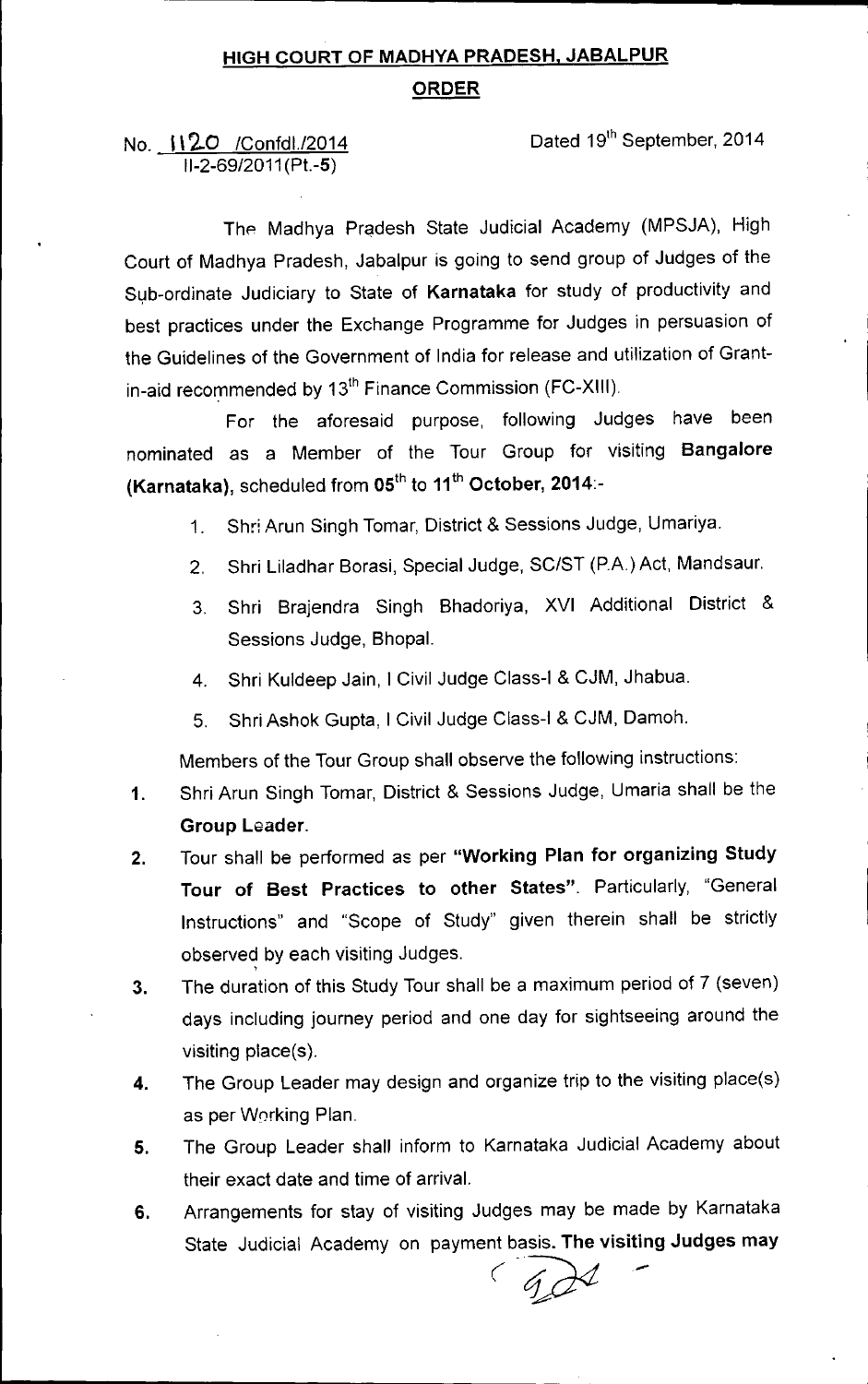contact to the Karnataka Judicial Academy, Crescent House, Crescent Road Ph no: 080-22382729 (Director's Chamber), Office Telephone Nos: 080-22382894 *1* 96, Fax: 080-22382895 [E\\_mail:dirkja@dataone.in.dirkjab@gmail.com](mailto:E_mail:dirkja@dataone.in.dirkjab@gmail.com)

- 7. This study tour shall be performed only from the budget allocated under the scheme of 13th Finance Commission. The budgetary allocation has been made to the District & Sessions Judges from whose district Judges are nominated.
- 8. Nominated Judges are also entitled to travel *via* air.
- 9. Nominated Judges are directed to arrange their Board Diary in such a manner that no case is listed on the dates, on which they are directed to attend this Study Tour. In case, cases have been fixed for the said dates, Summons should not be issued and if Summons are issued, the parties should be informed about the change in dates.
- 10. Tour Group Leader shall submit a Tour Report in duplicate, prepared as per Working Plan, within 30 days from the date of completion of tour to the Director, MPSJA, Jabalpur.
- 11. After completing the Tour, the visiting Judges are requested to intimate the Registry about their visit for this Study Tour.
- 12. Copy of the abstract of "Working Plan for organizing Study Tour of Best Practices to other States" is being enclosed, herewith, for observance to perform this Study Tour.

# BY ORDER OF HON'BLE THE CHIEF JUSTICE

 $(6)$ /

(VED PRAKASH) **JREGISTRAR GENERAL** Dated 19<sup>th</sup> September, 2014

No. 1121 / Confdl./2014 *11-2-69/2011* (Pt.-5)

Copy forwarded to:-

- 1. The Principal Secretary, Government of M.P., Law & Legislative Affairs Department, Vindhyachal Bhawan, Bhopal for information.
- 2. 1. Shri Arun Singh Tomar, District & Sessions Judge, Umariya for information and necessary action. You have been chosen as a Group Leader for the aforesaid Study Tour, therefore, you are

 $\varnothing$ ---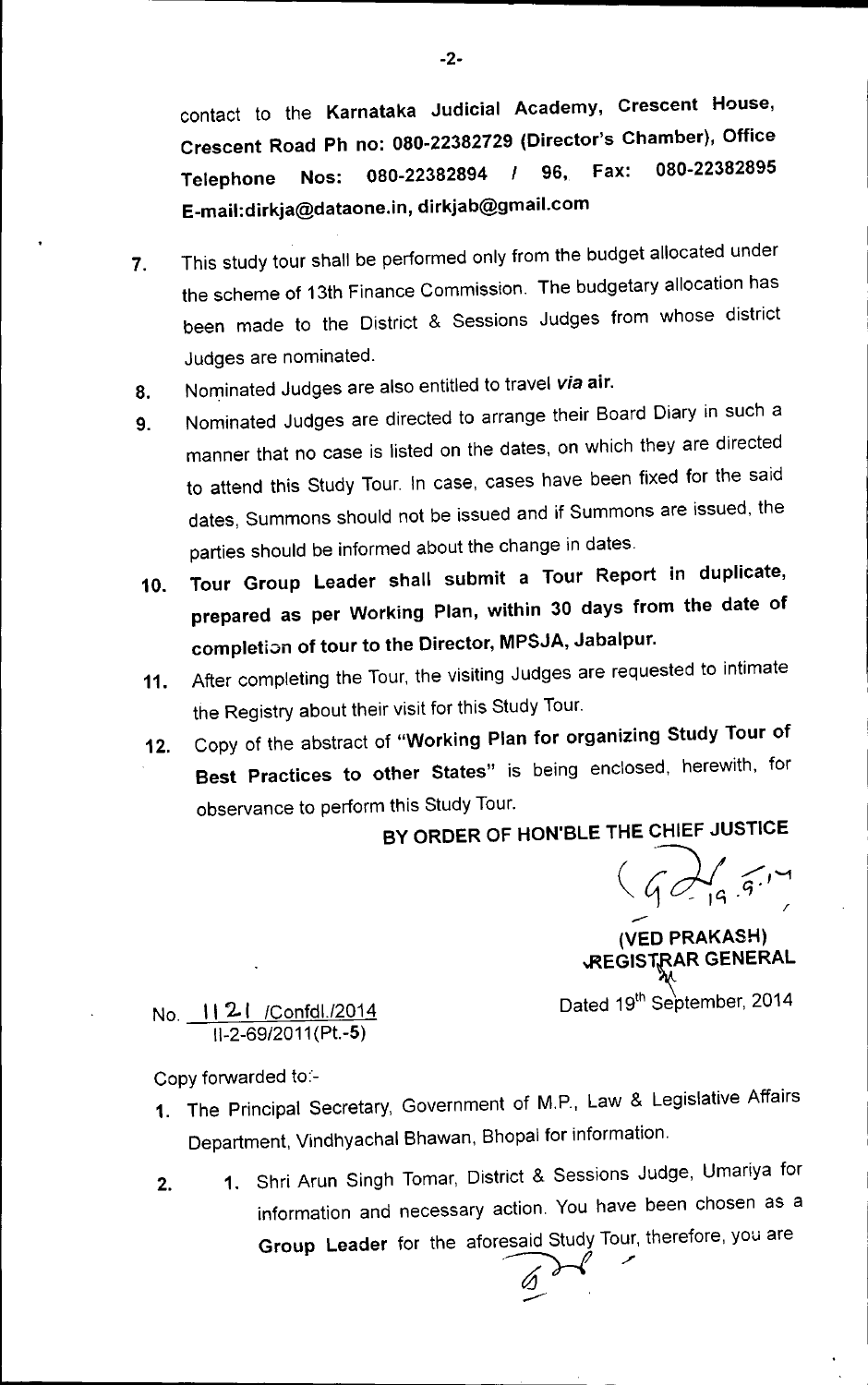directed to conduct the Study Tour as per Instructions and "Working Plan for organizing Study Tour of Best Practices to other States."

- 2. Shri Liladhar Borasi, Special Judge, SC/ST (PA) Act, Mandsaur.
- 3. Shri Brajendra Singh Bhadoriya, XVI Additional District & Sessions Judge, Bhopal.
- 4. Shri Kuldeep Jain, I Civil Judge Class-I & CJM, Jhabua.
- 5. Shri Ashok Gupta, I Civil Judge Class-I & CJM, Damoh.

with a direction to perform Study Tour in scheduled dates and at State/Place(s) as per Instructions and "Working Plan for organizing Study Tour of Best Practices to other States."

- 3. District and Sessions Judge, Umaria /Mandsaur /Bhopal /Jhabua *IDamoh* is informed that an amount of Rs. 70,000/- per person has been allocated to your district with a request to disburse the same to the Judges nominated from your district for the aforesaid Study Tour in advance, if requisition is made otherwise the same may be utilize for reimbursement of to and fro fair, lodging, boarding and local conveyance expenses incurred by the visiting Judicial Officer. Directions with regard to utilization of aforesaid funds are being issued separately.
	- An additional amount of Rs. 15,000/- has been allocated to the District & Sessions Judge, Umaria for reimbursing the expenses incurred in preparation of Tour Report.
	- It is further directed that the amount so allocated may be withdrawn (in advance) in such a way that it does not exceed the actual amount required for making payments.
	- You are further directed to send confirmation of receiving of this communication immediately, by fax.
- 4. The Director, Madhya Pradesh State Judicial Academy, Jabalpur with a request to utilize the experience and observations of the visiting Judges nominated for afore said Study Tour in follow up action to be taken under the Scheme of Sending Tour Groups for study of best practices to other States.

Encl.:- Copy of abstract of working plan.

 $\sqrt{47.5}$ 

(VED PRAKASH) **REGISTRAR GENERAL**<br>T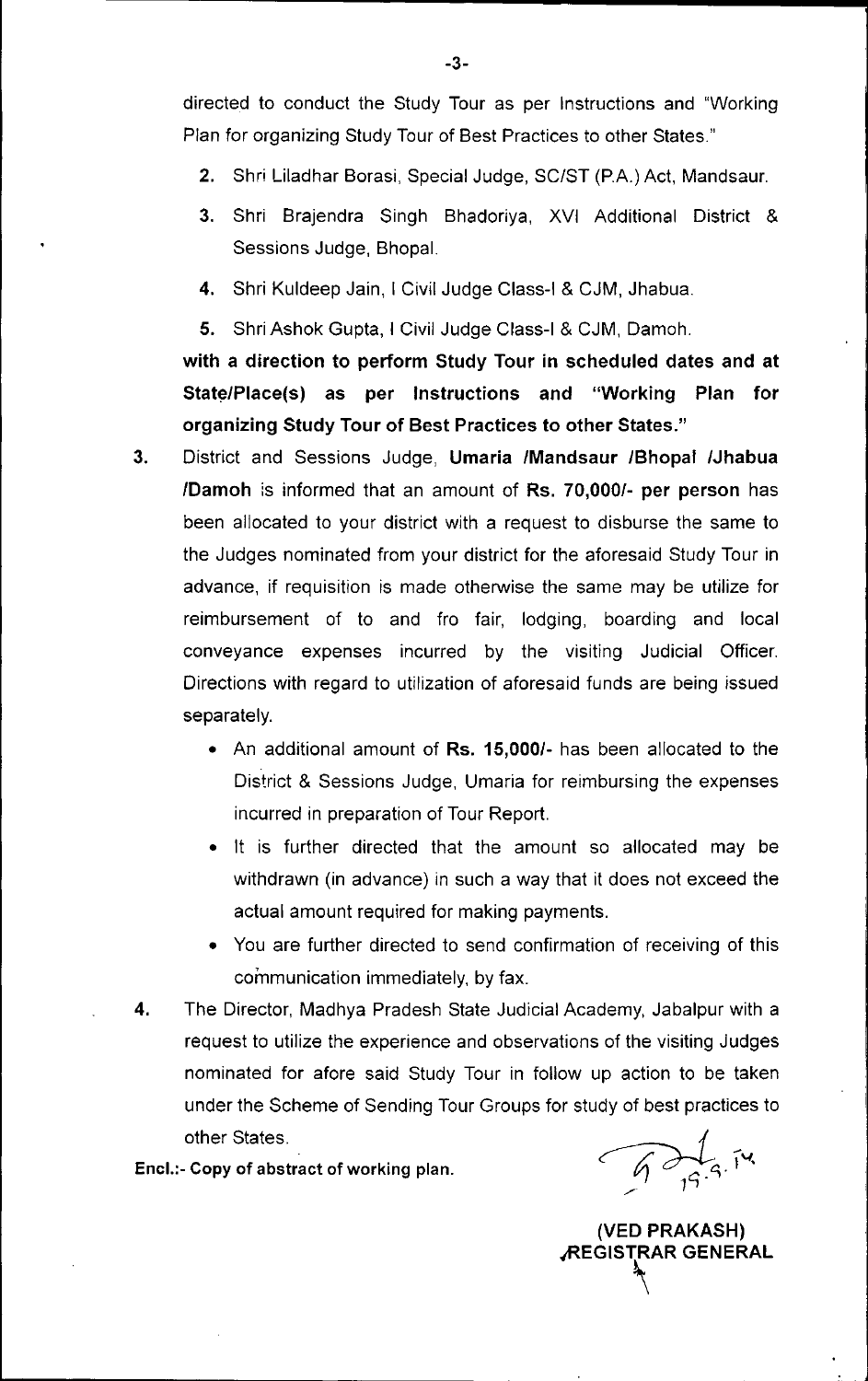# WORKING PLAN FOR ORGANIZING STUDY TOURS OF BEST PRACTICES TO OTHER STATES

1

 $\mathbb{Z}^1$ 

### 2014-2015

## (UNDER THE APPROVED ACTION PLAN AS PER THE GUIDELINES ISSUED BY THE GOVERNMENT OF INDIA FOR UTILIZATION GRANT-IN-AID RECOMMENDED BY 13<sup>th</sup> FINANCE COMMISSION)

### **Object**

"

The object of this concept of Study Tour to other States is to find out the best practices adopted in such States of our country, to reduce the arrears of cases and to enhance the quality of work. Arid to get information about the steps taken by other Hon'ble High Courts in this regard to its effect alongwith study of working rules and regulation of subordinate Courts in such other States.

# National Judicial Academy's Framework

The National Judicial Academy has set out a Framework for sharing best practices of States achieving higher rates of productivity. The same is as under;

*Exchange Programme for Judges:* Visit by Judges to best practice courts in five states (Kerala, Bombay, Delhi, Ahmedabad, Tamil Nadu) to study how judges in these states are achieving higher rates of productivity. Priority to be given for visit states with lowest of productivity.

Foreign visits for Best Judicial Officers: Visits to Singapore court by a small number of selected outstanding judges may be organized as costs are relatively low and time for travel is also less. They will prepare detailed reports with suggestions on how to reform and improve our system based on what they have observed. Such visit will offer an exposure to foreign judicial system. They can also be used as an incentive for better performance of judicial officers particularly in the initial years of the services. (policies and procedure to be developed by NJA in consultation with State Judicial Academies for consideration and finalization by Government.)

#### Visiting States/ Place(s)

As per the guidelines issued by the Government of India for release and utilization of Grant-in-Aid recommended by 13<sup>th</sup> Finance Commission (FC-XIII) and Framework set out by National Judicial Academy (NJA) for sharing best practices of States achieving higher rates of productivity, five States namely Kerala, Bombay (Maharashtra), Delhi, Ahmedabad (Gujarat), and Tamil Nadu) have been identified as best practice Courts. These States are chosen on the basis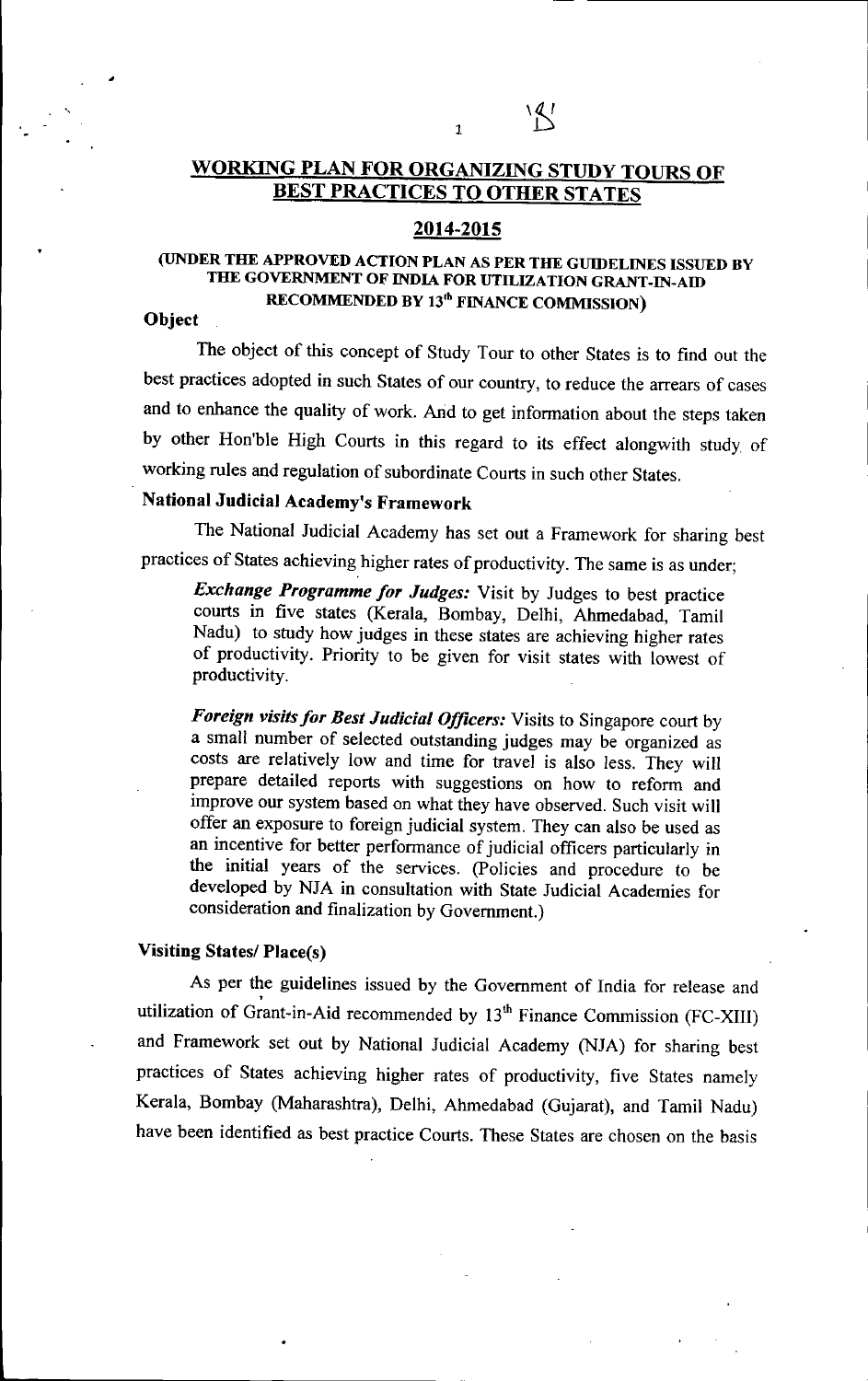of their current productivity, therefore, any other State may be included in best practicing States on the basis of its productivity and *lor* working module.

For the financial year 2013-2014, States namely Jharkhand, Rajasthan, Kamataka and Punjab & Haryana have been approved by the HLMC for study of best practices. But as per the oral direction of Hon'ble the Chief Justice, Judges were sent to States namely; Bangalore (Kamataka), Coimbatore (Tamil Nadu), Kottayam (Kerala) and Surendranagar (Gujarat).

In this Financial Year 2014-2015, the Judges are being sent to Courts at Bangalore (Kamataka) and Delhi.

# **Constitution of Tour Groups**

For the purpose of visit to other States for study of practices of such States, different teams of Judges of all cadres may be sent to other States. Each Tour Group shall comprise of 5 (five) Judges of different cadres in the following manner;

- 1. One Principal District Judge incharge of a district with atleast three years of service remaining in the judiciary.
- 2. One senior Addl. District Judge/ Special Judge with atleast five years of service remaining in the judiciary.
- 3. One Addl. District Judge with atleast seven years of service remaining in the judiciary.
- 4. Two Civil Judge of Senior Division with atleast twelve years of service remaining in the judiciary.

#### **Group Leadership**

To provide leadership for organizing and conducting Study Tour, one senior most Judge of the Tour Group will be the Group Leader. The Tour Group Leader may designs and organizes trip during tour period and provides pre-travel information, resources, and support, and accompanies the group. While on the tour, the group leader provides the organizational leadership for the group in cooperation with the other member of the group.

#### **Duration of Tour**

•

The duration of this Study Tour shall be maximum of 7 (seven) days including journey period.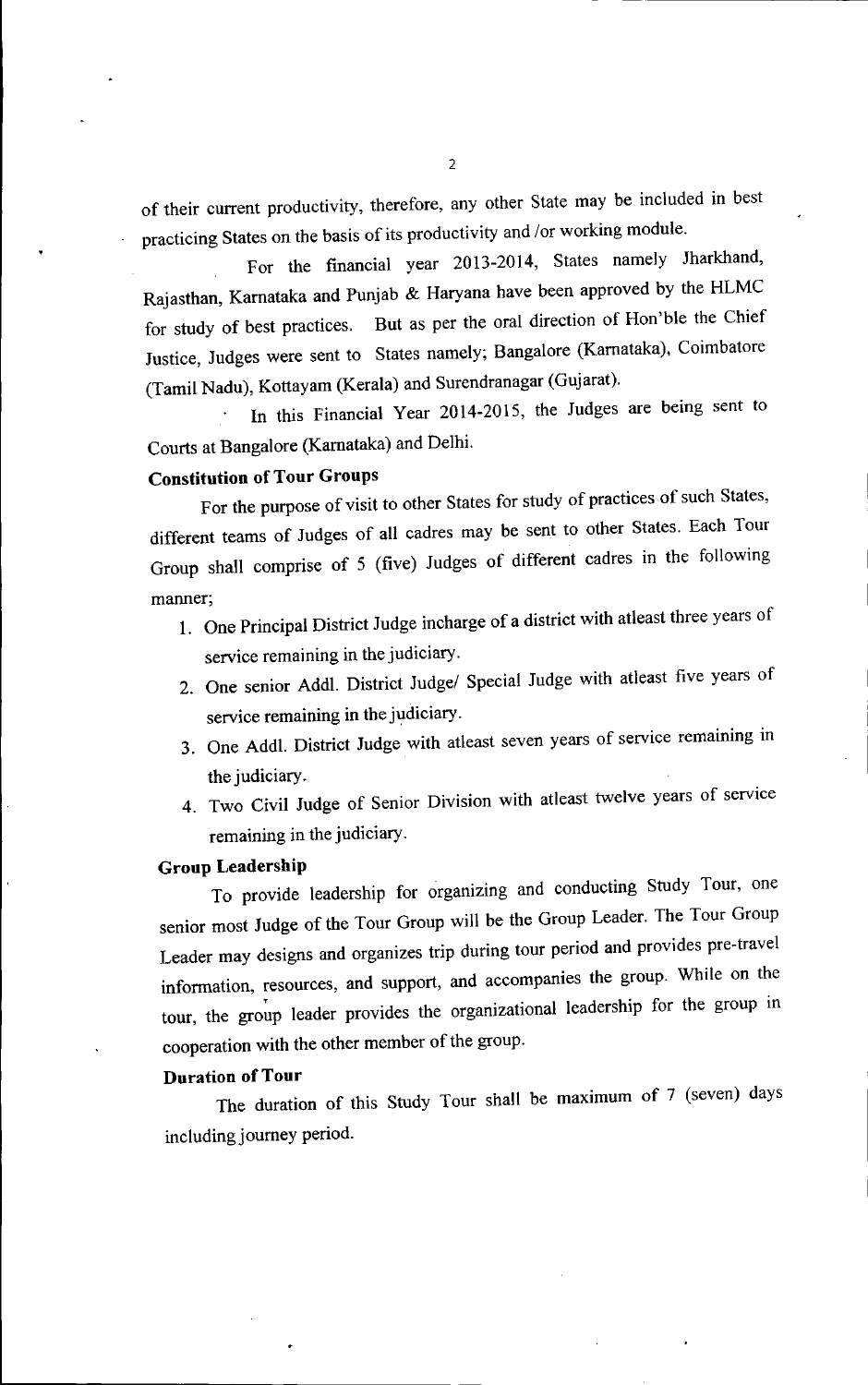#### **General Instructions**

- i. Every member of the Group shall abide by the directions/ instructions of the Group Leader while on the tour.
- ii. All the members of a Tour Group shall visit the place(s) collectively.
- iii. Members of the Tour Group should have brief information about the place (s) of visit (State) particularly from following point of views;
	- 1. Historical back ground
	- 2. Geographic situation
	- 3. Political back ground
	- 4. Cultural and religious information
	- 5. Economic status
	- 6. Any other information which may useful for study tour
- iv. All arrangements like to and fro journey, stay, boarding and lodging, local conveyance etc. shall be made by the Tour Group according to programme given by the Registry/MPSJA
- v. No member of the Tour Group shall take hospitality otherwise than officially agreed by visiting State/ Place.
- VI. Every Tour Group may be allowed to go out to see natural/historical places, monuments (if any) at or around the visiting place for one day (preferably last day of visit).
- vii. All expenses for this tour programme shall be borne by the High Court/ State Government as per approved action plan.
- viii. Each tour group shall visit the nominated best practicing State as under;
	- 1. Visit of District Court (one court of DJ/ADJ level and one court of Civil Judge/ *CJMI* CMM level) at district headquarter (at least for two days)
	- 2. Visit of at least one Court at out station (at least for one day)
	- 3. Visit of State Judicial Academy of concerned State, if located in the , visiting place, (at least for one day)

## **Scope of study**

i. Observation of Court working, particularly framing of charges, issues and recording of evidence, by sitting in a Court Room of the Court-in-Function.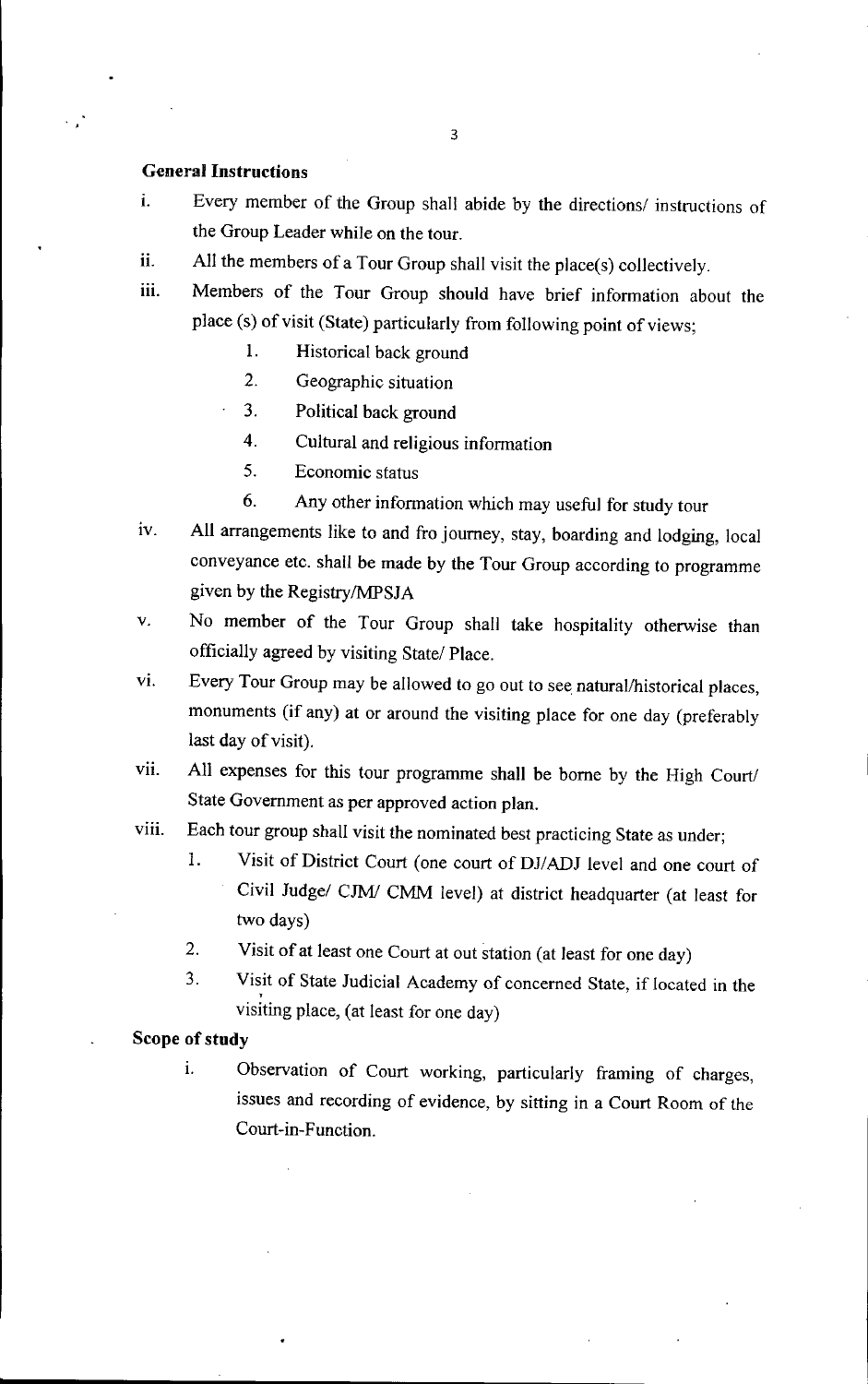- ii. Study of pattern of judgments and orders writing.
- iii. Execution Proceedings and method of service of various processes issued in execution of a decree.
- iv. Working method of ministerial staff of the Court.
- v. Various type of registers and statistical charts generally keeping with the Courts.
- VI. Presentation of members of the Bar.
- vii. Various section of the Court; Record Room, Malkhana, Nazarat, Copying, Statistical, Library, office set-up etc.
- viii. Working of Legal Aid schemes and functioning of Lokadalat
- ix. Study about implementation of ADR mechanism and application of "Plea Bargaining".
- x. Methodology (if any) applying in cases relating to petty offences and triable by summary procedure.
- xi. Study of special drive (if any) practiced in the State concerned to clear backlogs.
- xii. Infrastructure available with such Courts, use of Information Technology and Computerization.
- xiii. Methodology of imparting training to the 1udicial Officers of all cadres in the concerned State.
- xiv. loin at least one interaction session with the trainees/ judges of the concerned State. (if available)
- xv. Collection of material such as; Local Rules regarding conduction of civil and criminal cases and business of the Civil and Criminal Courts, Instructions and Circulars issued by the concerned High Court regarding conduction of cases and business of the subordinate Courts, recent data of pendency.
- XVI. Every member of the tour group shall maintain daily tour diary and take notes of what he/she observed while visiting the Court/ Academy.

# **Preparation and submission** of Tour **Report**

On completion of tour, the tour group shall prepare and submit a detailed tour report alongwith the relevant material collected from the places of